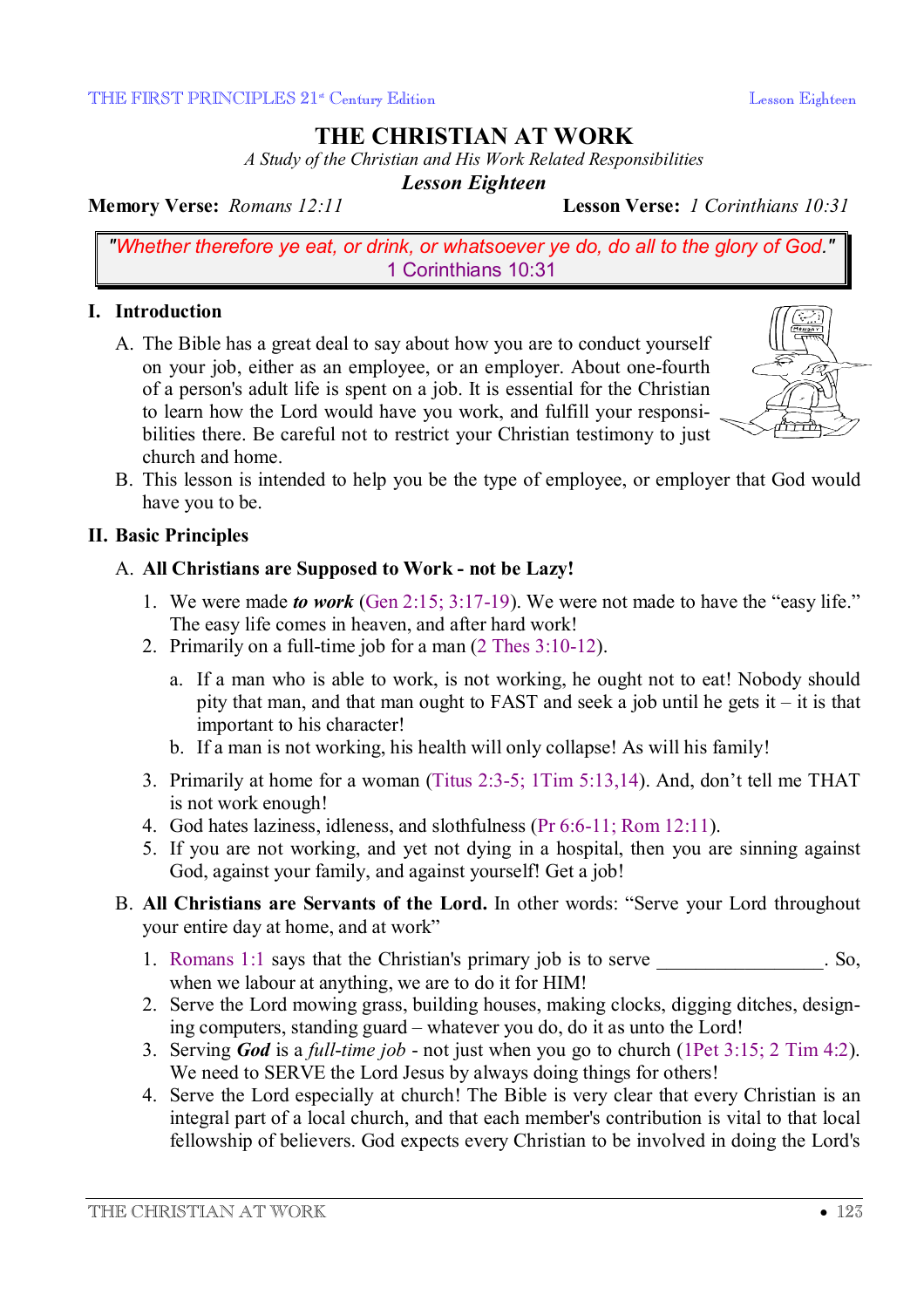work by witnessing, and caring about the needs of others (1Cor 12:12,13; Eph 4:11- 16).

#### C. **A Job is What God Gives You so that you** *Can* **Serve**

- 1. The world says your first responsibility is first to your self! But God says, your first ministry is to your  $(1 \text{ Tim } 3:1,4,5; 5:8)$ .
- 2. Your second ministry is to your church family (Gal 6:10; Heb 10:25).
- 3. Your third ministry is to reach the lost (2 Cor 5:18,20).
- 4. By meeting those responsibilities, your own needs will be met!

Your job in life is meant by God to financially support all of the above ministries. But, without your job, you will be very limited in serving God in the above ministries. Don't let Satan trick you into laziness, and defeat.

#### D. **Your Attitude at Home or at Work is** *Critical* **to Your Testimony**

- 1. Attitudes toward your job. You should view your job as a *ministry* opportunity, not just a job.
	- a. For most Christians, your fellow workers (or your neighbours) are the greatest exposure you have to unsaved people. Your life may be the only true witness of the Lord Jesus that they may ever see.
		- 1) You are a representing Jesus Christ in a dark world (Matt 5:14-16)
		- 2) Your life should reflect and demonstrate the Bible in living colour (2 Cor 3:2)! An "epistle" is just another word for a letter. We are a living letter, written by God for all to read about HIM!
	- b. A mother has the greatest opportunity to present Christ to their children! Don't let anybody demean or mock motherhood!
	- c. You will have a much greater influence on those you spend the most time with. Although total strangers are surely an opportunity for a witness, those who can see a consistent testimony of a Christian's life are much easier to win.
- 2. Attitudes toward the company and management you work for:
	- a. Serve in your job as if was your employer (Eph 6:5-8; Col 3:22-24).
	- b. Have a grateful attitude at work! Don't get caught up in the complaining that normally goes on! The same is true among women - don't get caught up complaining to other women about your family, and the work load! That brings a bitter spirit into both your life, into your home, and into the homes of the people you talk to!
	- c. Respect the authority of your employer's position.
		- 1) Obviously no employer will be correct on every point, and you certainly can disagree with them, but you are to submit to their leadership, using it as an opportunity to show them a testimony of the Lord (Titus 2:9,10). *Purloining* means to rob from your employer, as in "pinch", "pilfer", or "pocket" the change.
		- 2) This only goes until they cross clear Biblical lines of right and wrong (Example of being asked to sell liquor, etc.).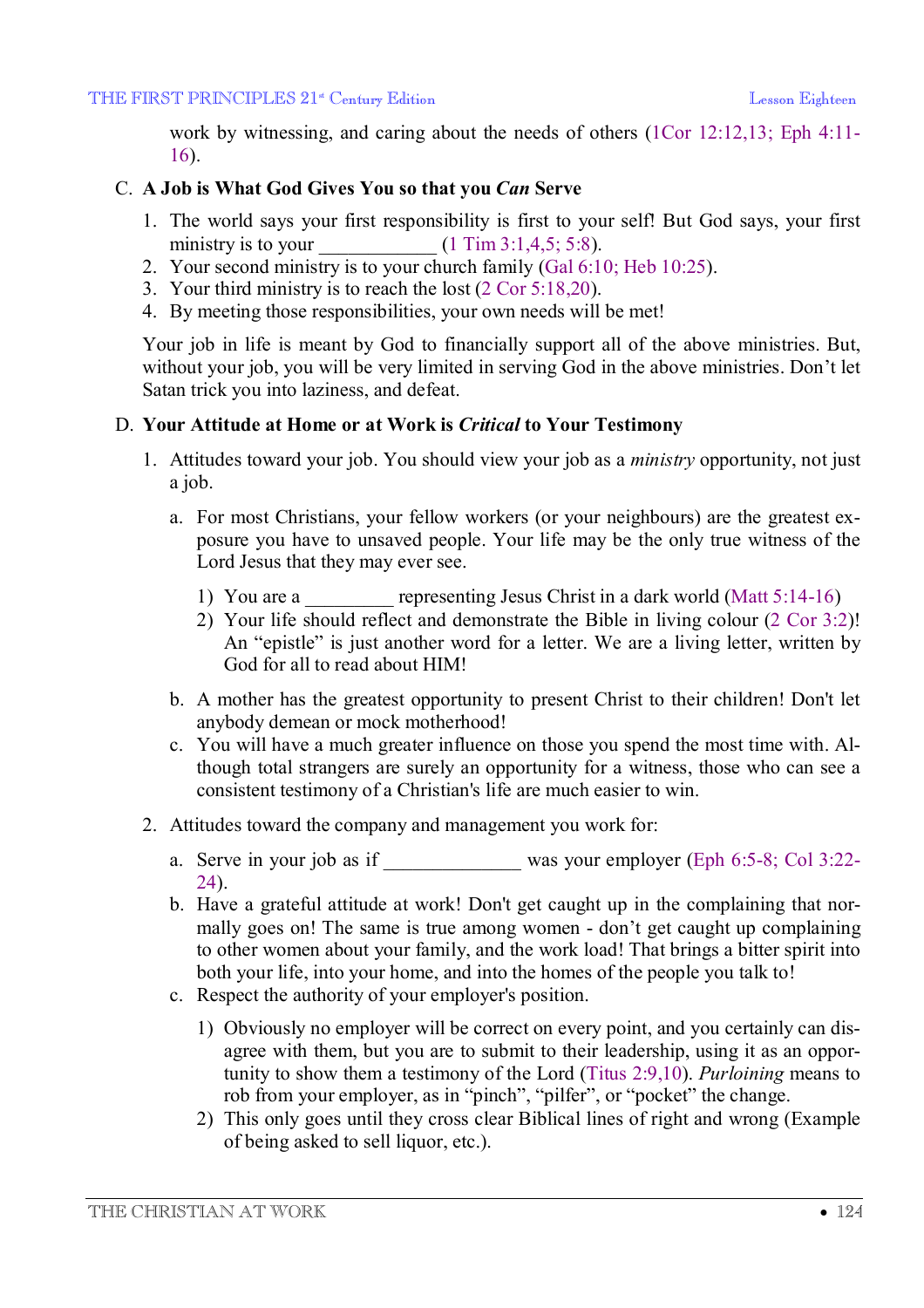- d. Respect your company's *property*. Care for it as if it was yours. It does not belong to you, so do not "partake" (Lev 19:11)!
- e. Respect your company's time.
	- 1) Do eight hours of work for eight hours of pay (2 Cor 8:21; Col 3:22).
	- 2) Be efficient! That means work hard, and at your best! The Biblical word is "diligence."
	- 3) Also, you are getting paid to work, not witness. Use appropriate times to talk about the Lord (like on breaks, etc.).
- f. You are to do the very best that you can to help the company *succeed* and make your employer look good (Rom 12:11; 1 Cor 10:24; Prov 10:4). Joseph is the greatest example of this principle in the Bible. See Genesis 39:1,2,21,22 all the way through to chapter 50 as they record his labours for others, including:
	- 1) For his father, Jacob
	- 2) For his master, Potiphar
	- 3) For the prison keeper
	- 4) For Pharaoh!
- g. Mind your own  $\qquad \qquad$  to a limit (1Thes 4:11)
- h. If you suffer wrongfully on the job, suffer it \_\_\_\_\_\_\_\_\_\_\_\_\_\_\_ (1Pet 2:20). This will usually be a testing of your resolve to live like Christ on the job – don't fail here!
- i. And finally, don't let someone else's laziness affect your work; (2Thes 3:10-13).

## E. **What About Those Under Your Leadership?**

- 1. Are you treating your people justly and equally? Do you set standards for them which you refuse to keep yourself? (See Col 4:1; Eph 6:8,9)
- 2. Are you consumed by your own self-interests without considering the needs of those employees around you (Philp 2:3,4)?
- 3. Are you *defrauding* your employees (taking unfair advantage of them) so that they suffer, and you don't? See James 5:1-5.
- 4. Even in a position of leadership, you should always maintain the attitude of a (Mark 10:42-45). Remember that Jesus, the Lord of Lords, came to minister, and was a servant!

## **III. Some Issues to Settle**

## **A. "What if my job conflicts with spiritual things?"**

- 1. There will always be some conflict of priorities between church activities and your work schedule. You cannot quit your job and take time off work because of a few minor conflicts. Remember, your job is a ministry opportunity. However, you must not use your job as an excuse to neglect your responsibilities to your church. Maintain a right balance in this area.
- 2. When your job responsibilities are contrary to Bible principles, then you must draw the line (Acts 5:27-29):
	- a. Refuse to lie or steal for your employer, or violate other clear commandments of God.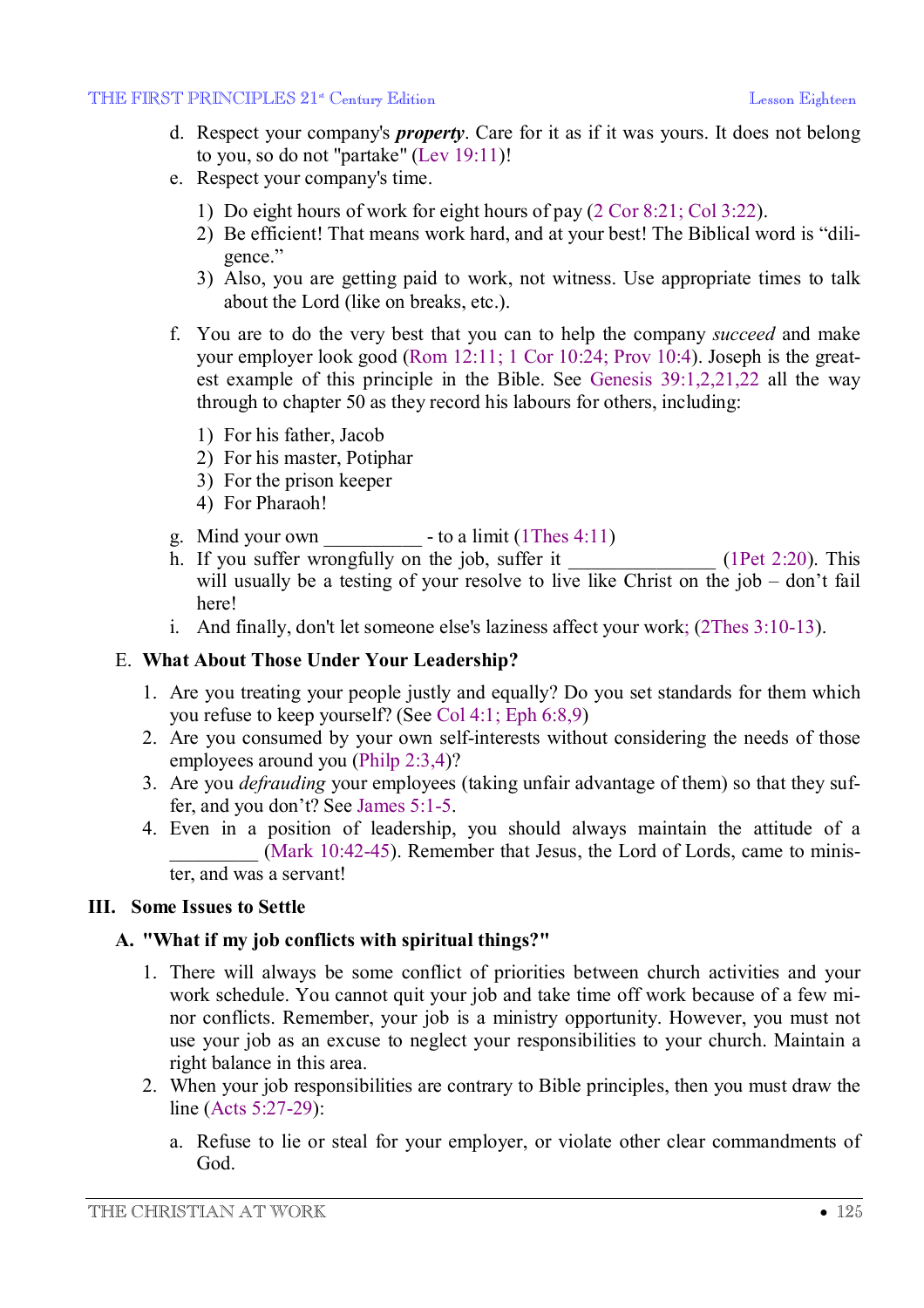#### THE FIRST PRINCIPLES 21<sup>st</sup> Century Edition **Lesson Eighteen** Lesson Eighteen

- b. Guard against temptations on the job (flirting, loafing, complaining, losing your testimony, etc.).
- c. Don't be influenced by sinful activities around you.
- d. Refuse to do things that you know are contrary to the Bible
	- 1) Selling \_\_\_\_\_\_\_, or strong drink (Hab 2:15)
	- 2) Manufacturing and selling  $(Acts 19:24)$
	- 3) Selling Pornography, or even things doubtful (Rom 14:23)
	- 4) Working on Sunday just so you can get more money.
- 3. IDEA if you just can't find a decent job, that allows you to be a Christian, then you ought to consider STARTING your OWN BUSINESS!

# B. **"How do I find the right job that God wants me to have?"**

- 1. Have you taken the matter to God in prayer (James 1:5; Philp 4:6,7)?
- 2. Will the new job destroy what God is trying to develop in your life? You may have an area in your life that God may be focusing on through a co-worker or employer, and if you change jobs, you may be escaping God's refining process.
- 3. If you are having to move, or being asked to move to another city, is there a church there which can provide for your spiritual needs?
- 4. If you have a job, but are looking for a job, ask yourself, "Am I running away from something I should be facing and trying to correct?"
- C. **"Can a woman work outside the home?"** (Titus 2:3-5) Yes and No.
	- 1. The godly home takes an immense amount of work! According to Proverbs 31:10-31, a godly woman works more than most people realize!
	- 2. The following conditions need to be met for a woman to work a job:
		- a. If she is not married. Obviously she needs to work if she has no other responsibilities. And, she needs to excel!
		- b. If married and not expecting children. However, this usually hinders the husband and wife from wanting children, which is wrong.
		- c. If absolutely necessary. There are times when the wife does need to work a job, but she needs to allow her husband to be the breadwinner, and be willing to step back home when bills are under control.

## D. **"How do I handle persecution on the job?"**

- 1. Most "persecution" in our culture is a result of the Christian's own ignorance or lack of personal commitment to the Lord. If you are being "persecuted," it is probably for one of two reasons: your behavior is improper, or your testimony is offensive to someone (1Pet 3:16,17). If it is the latter, don't worry, that is how the Light of the gospel is perceived by the world - as an offense.
- 2. Expect a certain amount of adversity from the world if you are truly serving Jesus Christ (2Tim 3:12).
- 3. Learn how to commit that adversity to the Lord, and leave it in His hands to resolve (1Pet 2:18-23).